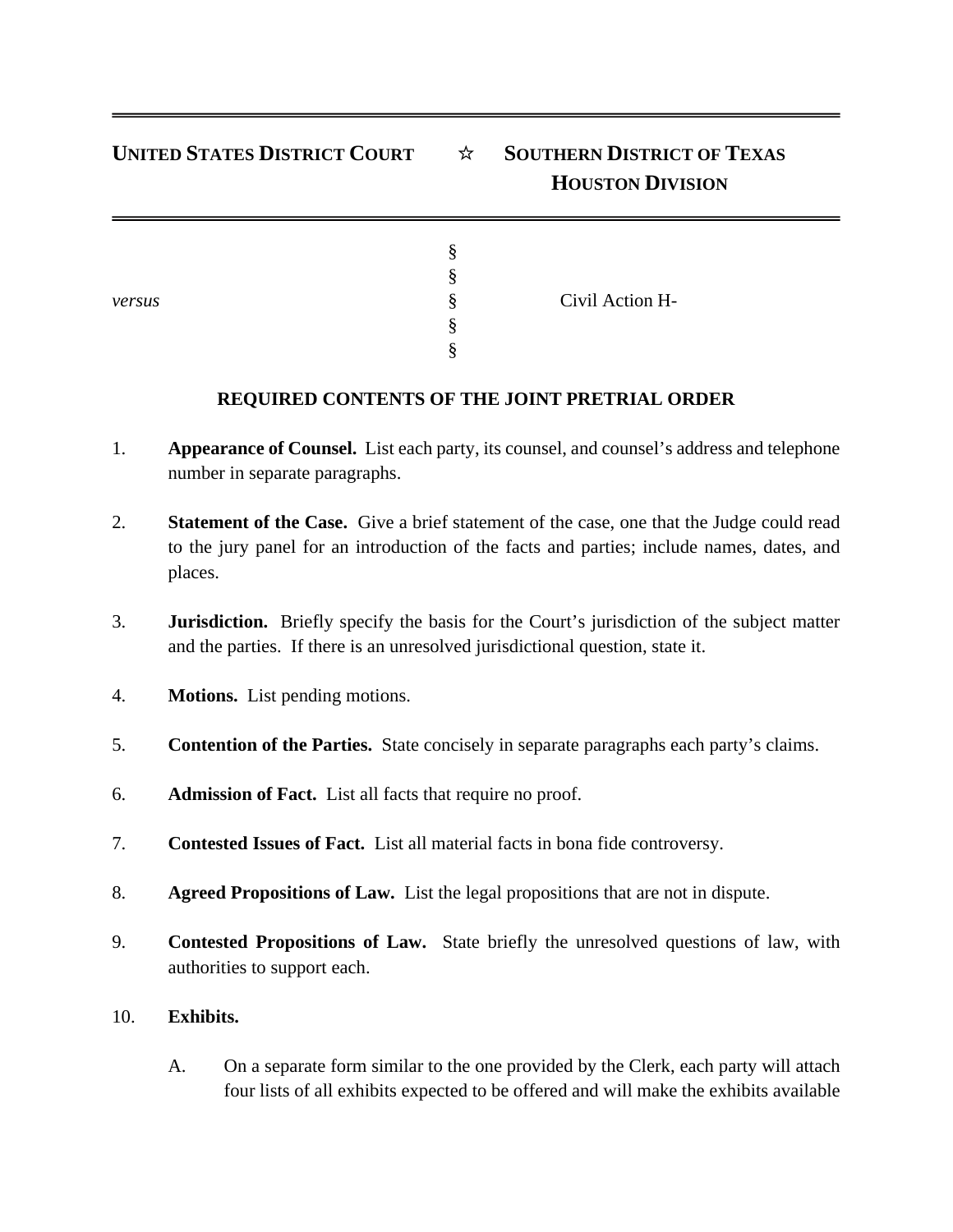for examination by opposing counsel. All documentary exhibits must be exchanged before trial, except for rebuttal exhibits or those whose use cannot be anticipated.

- B. A party requiring authentication of an exhibit must notify the offering counsel in writing within five days after the exhibit is listed and made available; failure to object in writing in advance of the trial concedes authenticity.
- C. Within reason, other objections to admissibility of exhibits must be made at least three business days before trial; the Court will be notified in writing of disputes, with copies of the disputed exhibit and authority.
- D. Parties must mark their exhibits to include the date and case number on each.
- E. At the trial, the first step will be the offer and receipt in evidence of exhibits.

## 11. **Witnesses.**

- A. On a separate form, each party will attach four lists with the names and addresses of witnesses who may be called with a brief statement of the nature of their testimony.
- B. If other witnesses to be called at the trial become known, their names, addresses, and subject of their testimony will be reported to opposing counsel in writing as soon as they are known; this does not apply to rebuttal or impeachment witnesses.
- 12. **Settlements.** State that all settlement efforts have been exhausted, and the case will have to be tried.
- 13. **Trial.** State estimated length of trial and logistical problems, including availability of witnesses, out-of-state people, bulky exhibits, and documentation.
- 14. **Attachments.** Each party must file as a separate document (captioned, signed by counsel, and with service certified) these required attachments in duplicate.
	- A. For a Jury Trial:
		- (1) Proposed questions for the voir dire examination.
		- (2) Proposed charge, including instructions, definitions, and special interrogatories, with authority.